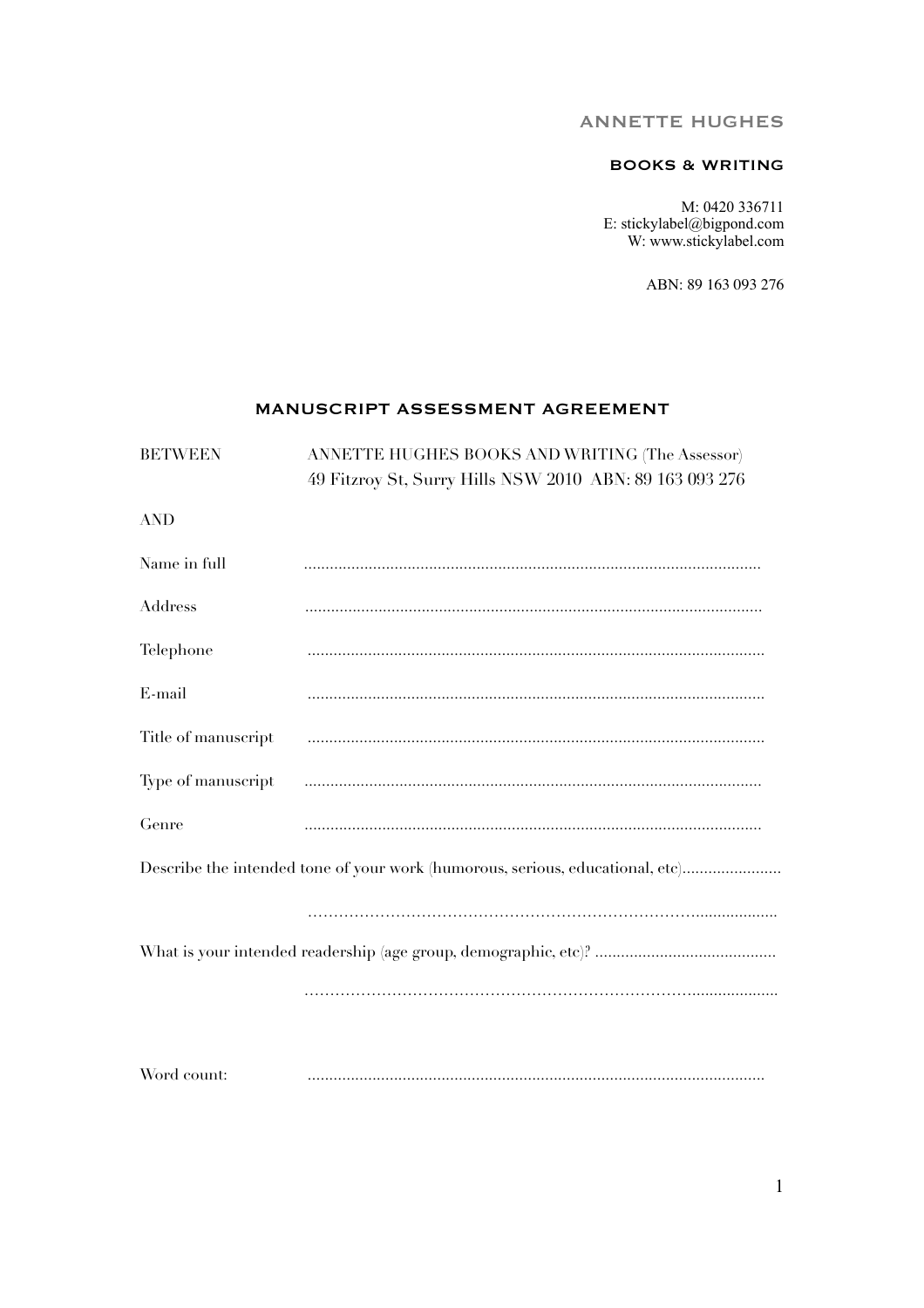#### CONDITIONS OF ASSESSMENT

- 1. Submission must be supplied by email as a word document, formatted in 12 pt Times New Roman, double spaced with pagination.
- 2. Within 3 (three) weeks of receipt of full payment you will receive an assessment report, and appraisal of your synopsis. Unless otherwise agreed, your report is only to be published with approval, and quotes and/or extracts must not be used out of context. Only a report in its entirety may be sent with a manuscript as a submission to a publisher and/or a literary agent.
- 3. Books & Writing reserves the right to return manuscripts and payment at its sole discretion without further correspondence.
- 4. Although an assessment will (where appropriate) contain advice on editing, this will be of structural nature only. A full copy edit is not provided as part of an assessment.

### DECLARATION

*I declare that this manuscript is my own original work, and that I have read and agree to be bound by Conditions above.* 

*I seek critical appraisal of my work to help determine its potential for publication and help me understand what I can realistically expect from my writing. I will not dispute the professional opinion expressed in the assessment. In the event that there is anything I am unable to understand in my report, I am free to discuss it, but I will accept the professional view of the assessor, and acknowledge that no refunds will be made under any circumstances.* 

| Signature: |  |
|------------|--|
|            |  |

[print name] ..........................................................................

Date: . ..........................................................................

Signature:

Ayl

[print name] ANNETTE HUGHES for and on behaldf of STICKYLABEL P/L

Date: .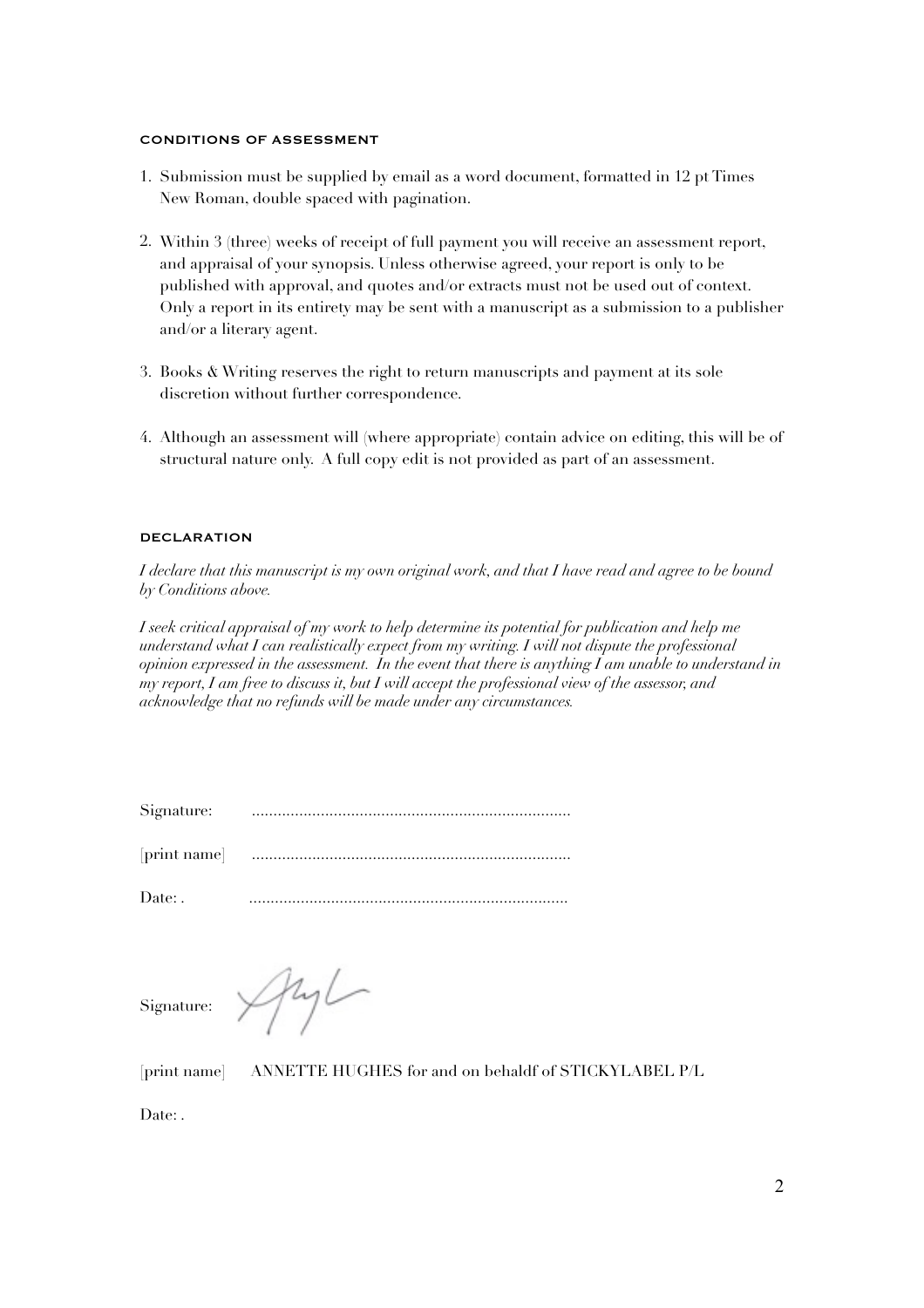#### **PAYMENT SCHEDULE** REFER TO THE FESS SCHEDULE BELOW TO ASCERTIAN FEE

Fee for Manuscript Assessment of

 $............$  Words

### TOTAL FEE APPLICABLE:

PAYABLE ON SIGNATURE OF ACREEMENT

Please pay by direct bank transfer to

A R Hughes STICKYLABEL PTY LTD Commonwealth Bank of Australia BSB: 064440 ACC: 10206800